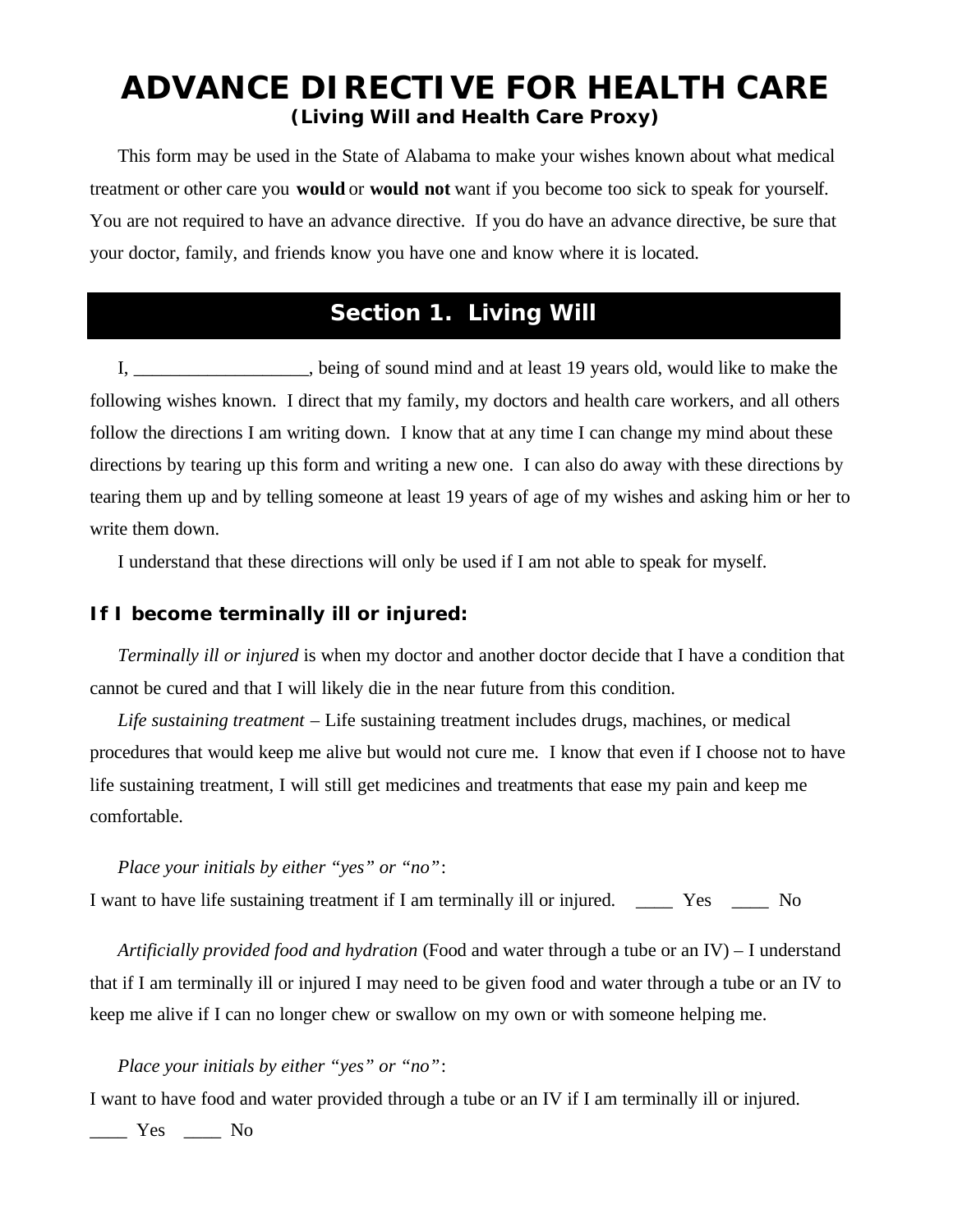### **If I Become Permanently Unconscious:**

*Permanent unconsciousness* is when my doctor and another doctor agree that within a reasonable degree of medical certainty I can no longer think, feel anything, knowingly move, or be aware of being alive. They believe this condition will last indefinitely without hope for improvement and have watched me long enough to make that decision. I understand that at least one of these doctors must be qualified to make such a diagnosis.

*Life sustaining treatment* – Life sustaining treatment includes drugs, machines, or other medical procedures that would keep me alive but would not cure me. I know that even if I choose not to have life sustaining treatment, I will still get medicines and treatments that ease my pain and keep me comfortable.

*Place your initials by either "yes" or "no"*:

I want to have life-sustaining treatment if I am permanently unconscious. \_\_\_\_\_ Yes \_\_\_\_ No

*Artificially provided food and hydration* (Food and water through a tube or an IV) – I understand that if I become permanently unconscious, I may need to be given food and water through a tube or an IV to keep me alive if I can no longer chew or swallow on my own or with someone helping me.

*Place your initials by either "yes" or "no"*:

I want to have food and water provided through a tube or an IV if I am permanently unconscious.

\_\_\_\_\_\_\_\_\_\_\_\_\_\_\_\_\_\_\_\_\_\_\_\_\_\_\_\_\_\_\_\_\_\_\_\_\_\_\_\_\_\_\_\_\_\_\_\_\_\_\_\_\_\_\_\_\_\_\_\_\_\_\_\_\_\_\_\_\_\_\_\_\_\_\_\_\_\_\_\_\_\_

\_\_\_\_\_\_\_\_\_\_\_\_\_\_\_\_\_\_\_\_\_\_\_\_\_\_\_\_\_\_\_\_\_\_\_\_\_\_\_\_\_\_\_\_\_\_\_\_\_\_\_\_\_\_\_\_\_\_\_\_\_\_\_\_\_\_\_\_\_\_\_\_\_\_\_\_\_\_\_\_\_\_

\_\_\_\_\_\_\_\_\_\_\_\_\_\_\_\_\_\_\_\_\_\_\_\_\_\_\_\_\_\_\_\_\_\_\_\_\_\_\_\_\_\_\_\_\_\_\_\_\_\_\_\_\_\_\_\_\_\_\_\_\_\_\_\_\_\_\_\_\_\_\_\_\_\_\_\_\_\_\_\_\_\_

\_\_\_\_\_\_\_\_\_\_\_\_\_\_\_\_\_\_\_\_\_\_\_\_\_\_\_\_\_\_\_\_\_\_\_\_\_\_\_\_\_\_\_\_\_\_\_\_\_\_\_\_\_\_\_\_\_\_\_\_\_\_\_\_\_\_\_\_\_\_\_\_\_\_\_\_\_\_\_\_\_\_

\_\_\_\_ Yes \_\_\_\_ No

**Other Directions:** Please list any other things you want **done** or **not done**.

In addition to the directions I have listed on this form, I also want the following:

*If you do not hav e other directions, place your initials here:* 

No, I do not have any other directions.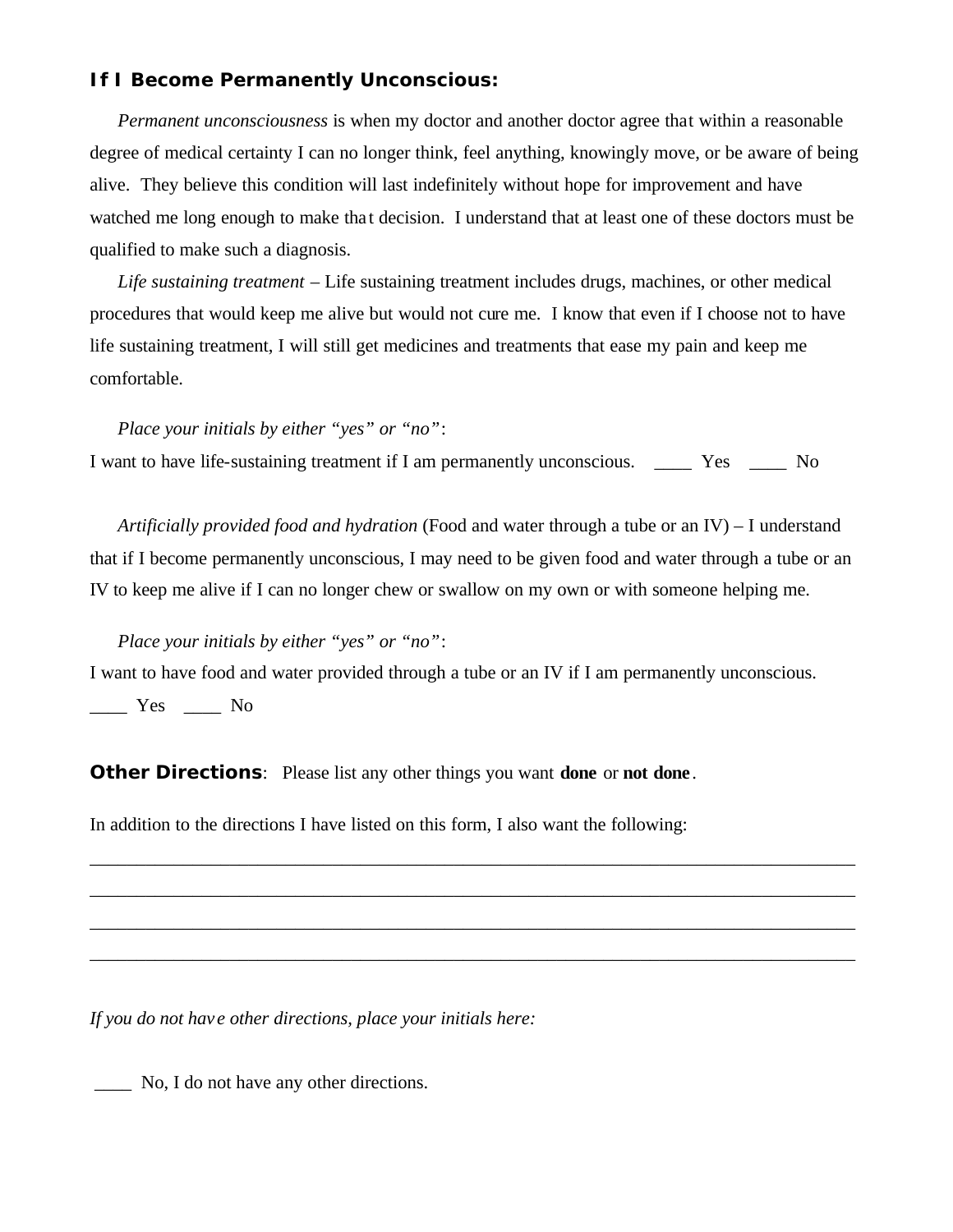### **Section 2. If I need someone to speak for me.**

This form can be used in the State of Alabama to name a person you would like to make medical or other decisions for you if you become too sick to speak for yourself. This person is called a health care proxy. You do not have to name a health care proxy. The directions in this form will be followed even if you do not name a health care proxy.

*Place your initials by only one answer*:

\_\_\_\_\_ I **do not** want to name a health care proxy*. (If you check this answer, go to Section 3)* 

\_\_\_\_\_ I **do** want the person listed below to be my health care proxy. I have talked with this person about my wishes.

| Relationship to me: |                            |
|---------------------|----------------------------|
|                     |                            |
| City:               | State $\frac{Zip}{\cdots}$ |
|                     |                            |
|                     |                            |

**If this person is not able, not willing, or not available to be my health care proxy, this is my next choice:** 

| Relationship to me: |  |  |
|---------------------|--|--|
|                     |  |  |
|                     |  |  |
|                     |  |  |
|                     |  |  |

#### **Instructions for Proxy**

*Place your initials by either "yes" or "no"*:

or an IV.  $\frac{1}{\sqrt{1 - \frac{1}{\sqrt{1}}}}$  Yes  $\frac{1}{\sqrt{1 - \frac{1}{\sqrt{1}}}}$  No I want my health care proxy to make decisions about whether to give me food and water through a tube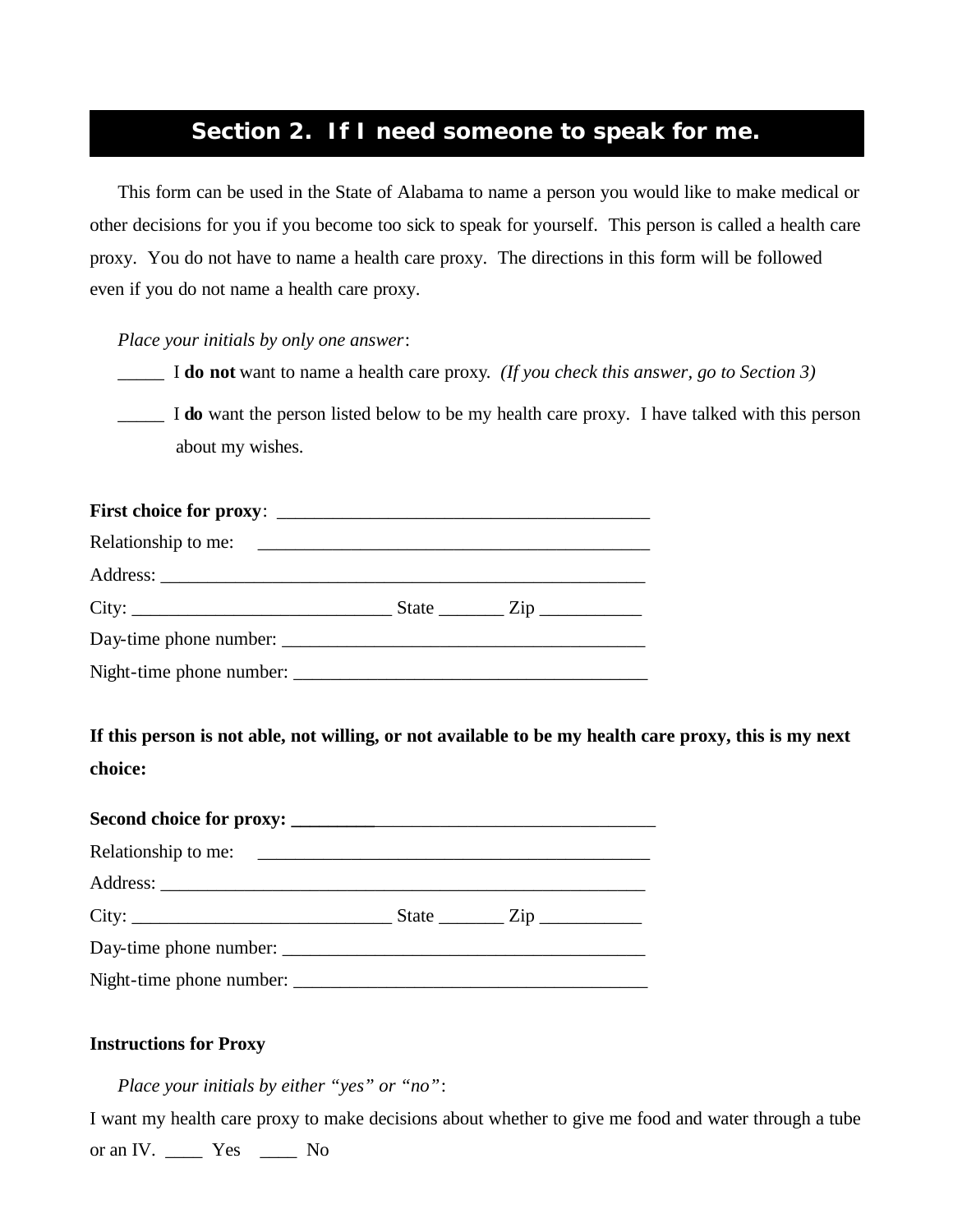*Place your initials by only one of the following*:

- I want my health care proxy to follow **only** the directions as listed on this form.
- \_\_\_\_\_ I want my health care proxy to follow my directions as listed on this form **and** to make any decisions about things I have not covered in the form.
- I want my health care proxy to make the final decision, even though it could mean doing something different from what I have listed on this form.

### **Section 3. The things listed on this form are what I want.**

I understand the following:

- � If my doctor or hospital does not want to follow the directions I have listed, they must see that I get to a doctor or hospital who will follow my directions.
- � If I am pregnant, or if I become pregnant, the choices I have made on this form will not be followed until after the birth of the baby.

\_\_\_\_\_\_\_\_\_\_\_\_\_\_\_\_\_\_\_\_\_\_\_\_\_\_\_\_\_\_\_\_\_\_\_\_\_\_\_\_\_\_\_\_\_\_\_\_\_\_\_\_\_\_\_\_\_\_\_\_\_\_\_\_\_\_\_\_

\_\_\_\_\_\_\_\_\_\_\_\_\_\_\_\_\_\_\_\_\_\_\_\_\_\_\_\_\_\_\_\_\_\_\_\_\_\_\_\_\_\_\_\_\_\_\_\_\_\_\_\_\_\_\_\_\_\_\_\_\_\_\_\_\_\_\_\_

**•** If the time comes for me to stop receiving life sustaining treatment or food and water through a tube or an IV, I direct that my doctor talk about the good and bad points of doing this, along with my wishes, with my health care proxy, if I have one, and with the following people:

# **Section 4. My signature**

| Your name:                              |
|-----------------------------------------|
| The month, day, and year of your birth: |
|                                         |
| Date signed: _____                      |